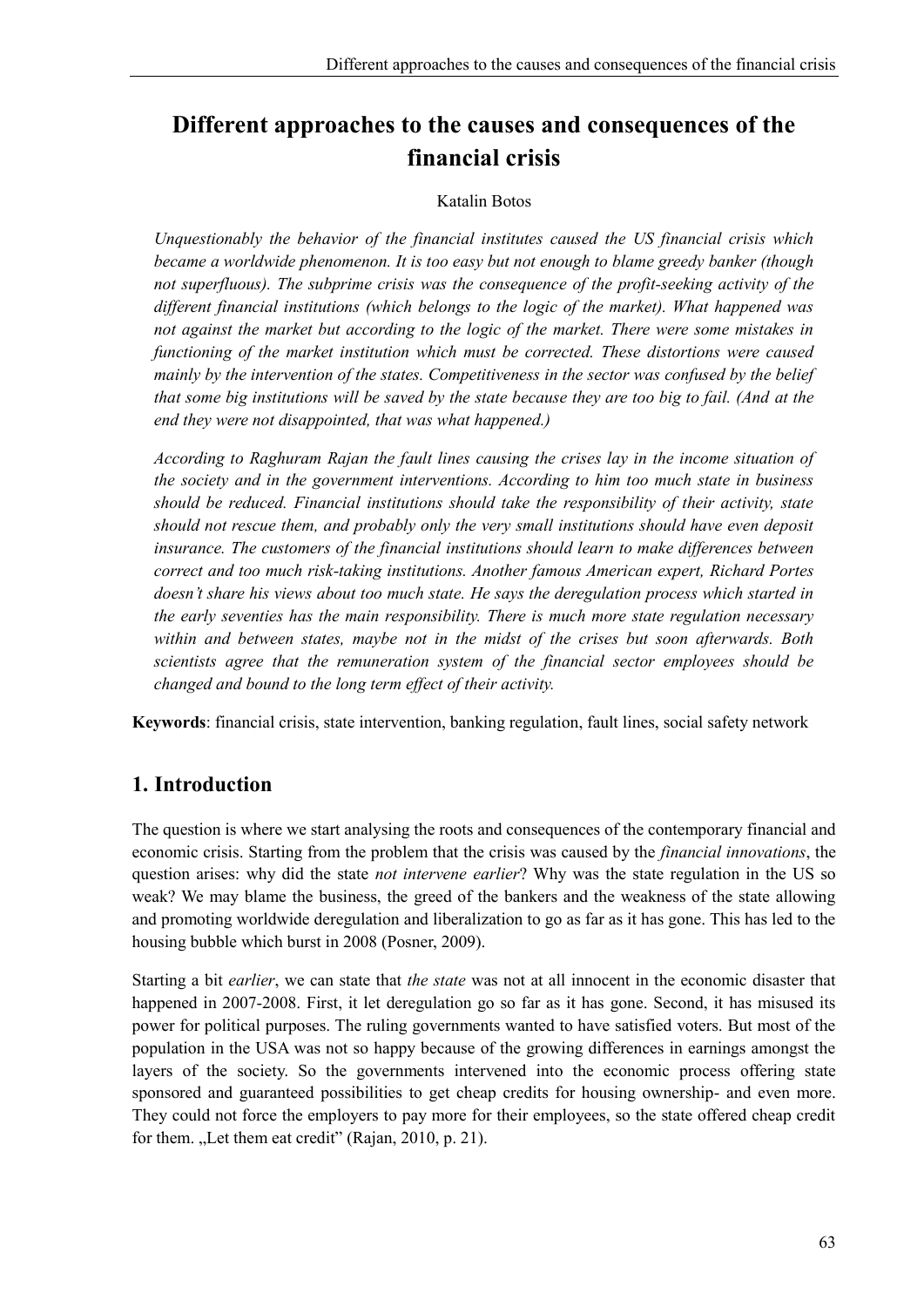We may ask what was first: the hen or the egg? We get different answers depending on where we have started from. State or business is responsible for the catastrophe? Naturally, the different starting point leads us to somewhat different conclusions. Any responsible person would say that the form of liberalization and deregulation the world has followed in recent decades has to be changed in a certain sense. Here the two quoted authors agree, too. But they have put the stresses differently on either the state or the business actors. But let us see the details!

# **2. Are bankers stupid?**

Many of the experts say that there were signals enough showing that the economy is running into a housing bubble. A lot of articles were written on the topic. The journal *The Economist* had written: "The first law of bubbles is that they inflate for a lot longer than anybody expects. The second law is that they eventually burst..." (July 2, 2004).

How was it possible then for banks to offer such a big amount of risky loans for their clients? Either the bankers are not honest or they are not clever? But neither of this qualification can be proven. Maybe bankers are not charitable persons and are even led by greed, but are not consequently dishonest. ....bankers are not the horned, greedy villains the public now seems them to be. In the classes I have taught over the years the future bankers were as eager, friendly and ready to share as other students in the class.(…) I have no doubt they continue to be decent, caring human beings" (Rajan 2010, p. 126). They play a game according to the rules. Their IQ is much higher than that of the average person of the street, even higher than that of some other economists or professors (Posner, 2009). They are not stupid. "Had the mistakes that brought down the banking industry been *readily* avoidable, they would have been avoided" (Posner, 2009 p. 77).

Why did the banks then accumulate such big amounts of bad loans, "poisoned" securities? Bankers must have known as much as journalists about their profession. They had to know that there was a lot of risk in their capital structures. They even have known that credit agencies have conflict of interest in qualifying the securities- they were paid by the issuers themselves. Banks knew that in order to be profitable, they had to borrow short term, and lend long term. Lending in housing business they had to calculate whether the house-prices will once drop and the bubble burst. But they thought it had a very low probability – let's say 1% or so – to occur in the near future. So, based on well-made calculation, they lent further on in the housing business. Naturally a cascade of bank- bankruptcies would ruin the economy, but none of the banks felt it had to be too cautious, not accepting 1% risk of bankruptcy. Risks and profits are connected. Those who won't take some risk are lagging behind in the competition. It is also understandable that banks did not want on their portfolio the long-term credits. If it was possible, they wanted to channel this to such institutions or market-players which were willing to accept a good investment possibility though connected with some risk. In that case banks can further on the crediting of the housing industry and earn money by it. Securitization offered for them such a possibility.

The innovation of mortgage backed securities seemed absolutely logical according to the bankers' way of thinking. Let us have a short look on the waves of innovations, beginning 30 years ago (Botos, 1987)! (Let me remark that as I know I was the first expert who wrote in the special literature in Hungary about the financial innovations, based on the Report of the BIS in 1986.)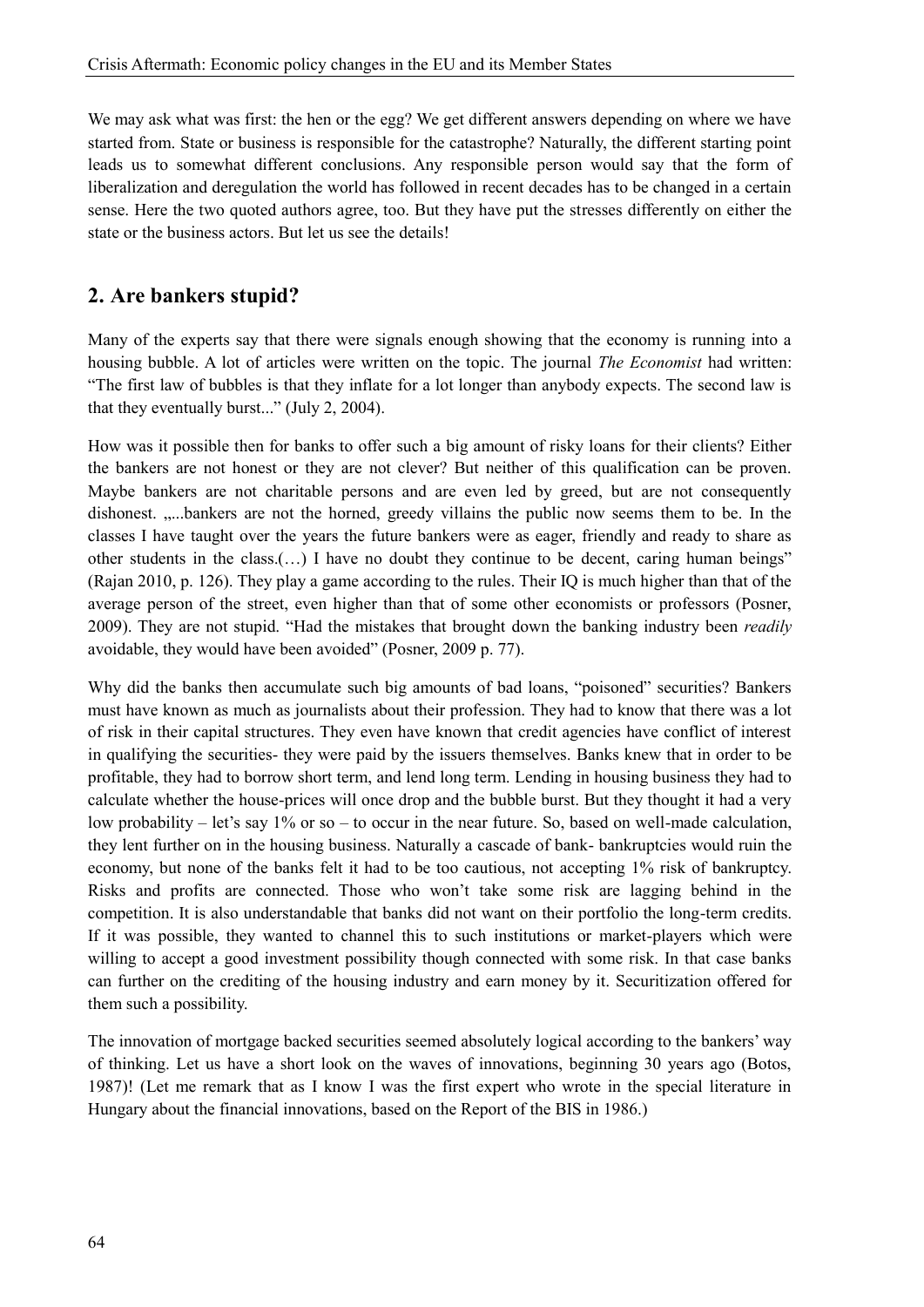#### **3. Innovations in banking business**

After the Great Depression the strict regulation in banking did not allow banks to offer high interest rate for the deposits in their resource-side of their balances in exchange of the Federal Deposit Insurance Company (FDIC) guaranteeing those deposits. Deposits in banks were that time safe but brought very low income. Banks were regulated to avoid the expenditure in case of a bankruptcy for the FDIC. They had to have capital of their own to cover the possible risk of such an event. They had to have a portion of their deposits as non-interest reserves at the FED, which, too, made them safer, but less profitable.

The wave of deregulation in the seventies changed the situation. Many other financial institutions started to collect money and invest it in the economy, so they were competing with banks for the savings of the population in the USA. These institutions were not insured, but offered much higher return for those who put their money in these institutions, compared with (commercial) banks. Banks started to lose their resources, so they were lobbying for easing up the strict deposit interest rate ceiling. It has lead to a higher credit interest-rate, naturally. Banks introduced the so called "sweeping accounts" (Botos, 1987). They were moving the money on their accounts into investment funds (paying interest) until it became necessary to pay their bills. Then they called them back. And money market funds arose to provide people with checkable accounts, just like banks (but uninsured ...) actually the US financial system doubled: one part was insured, the other not. "The deregulatory strategy of allowing nonbank financial intermediaries to provide services virtually indistinguishable from those of banks, such as the interest – bearing checkable accounts offered by money-market funds, led inexorably to a complementary deregulatory strategy of freeing banks from the restrictions that handicapped them in competing with unregulated (or very lightly regulated) financial intermediaries, nonbank banks, in effect" (Posner, 2009, p. 23).

When regulatory restrictions were lifted for banks as well, they started to go in more risky lending. They became willing to offer "subprime" mortgage loans which actually were of high risk of defaulting. Rajan and others, too, Galbraith for instance (Galbraith, 2008), draw the attention to the fact that banks *knew* what they were doing. The names of certain securities are showing that: NINJA loans, toxic wastes, and so on. The lenders were willing to give the borrowers 100 % credit for their house purchase price. Interest rates were adjustable, if market rates were becoming higher. In 2006 more than 40% of housing financing was such subprime credit. Financial institutions have eased up their credit-standards – for instance the New Century Financial Company that Robert M. Hart has written about: "They would have sold a loan to a dog" (Rajan, 2010 p. 127). Those, who were offering such type of credits, were like partners in a real estate business: they easily could find themselves as owner of a lot of houses, which they have to sell to get again liquid money. This was in a time when the prices of houses are going down... Maybe prices never would go down? That's unrealistic.

Why didn't bankers believe that? Why did they think that house-prices will go upwards forever? It is true; one can only say that it *was* a bubble when it burst. But even then: Didn't bankers feel the accumulating risks?

Maybe the answer is: *They really did not*. And that is connected with the nature of the subprime risk.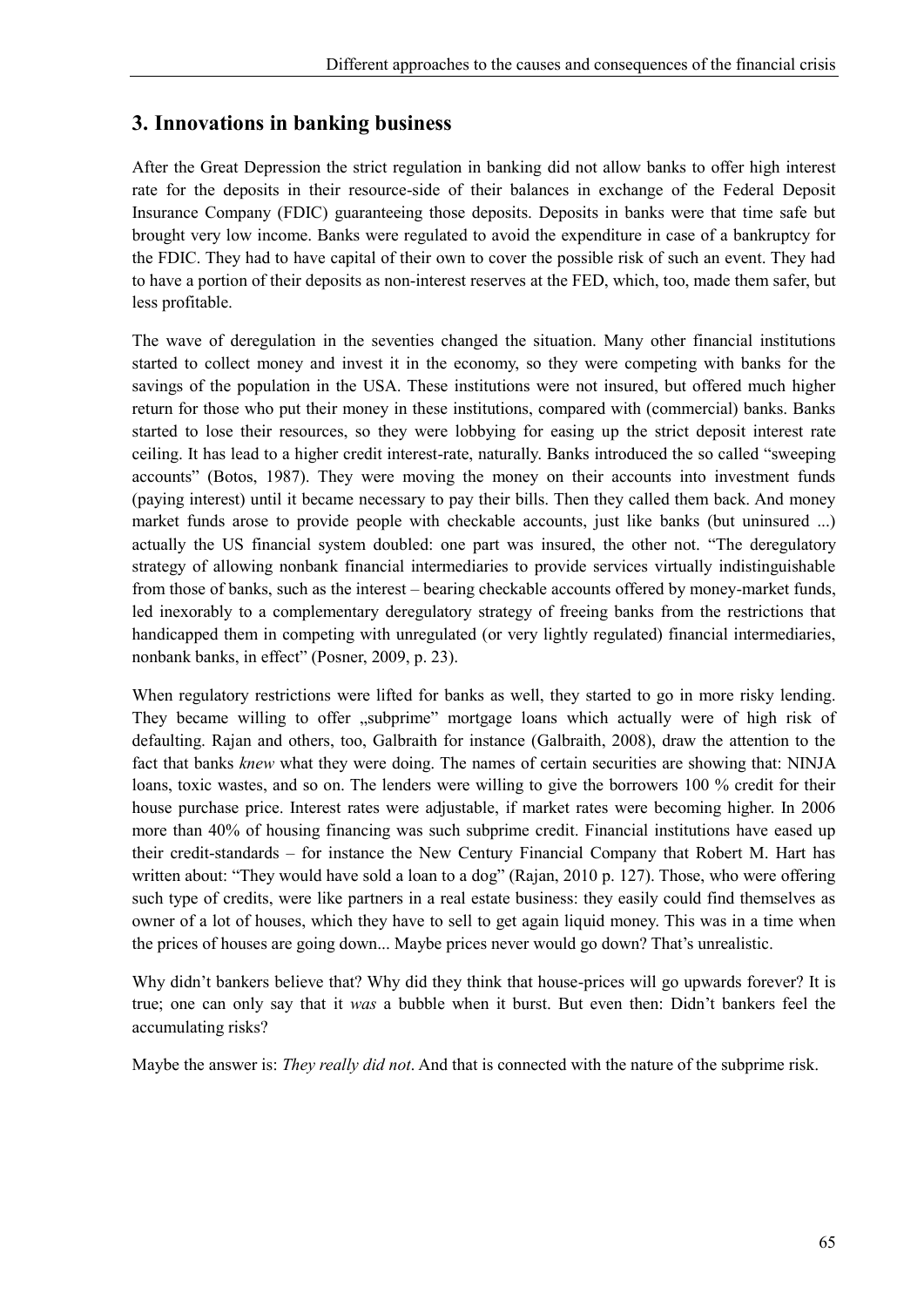### **4. The nature of the subprime risks**

Both authors, Rajan (2010) and Posner (2009) explain quite clear the nature of the subprime risk which is a so called *<sub>rigil risk*". These risks occur in the tail of the probability distribution – that is very</sub> rarely. System wide adverse events would be necessary to trigger them. System wide scarcity of available funds for financing, nationwide defaults of mortgages... But, if it is happening, it is extremely costly for the nation, so it must not be any time neglected.

We know how securitization happened: banks were packing their mortgages together and sold it in exchange of securities backed by those mortgages. Or they themselves created such securities which they were able to sell to third parties. Securities were dependent on mortgage revenues. Each security was sliced into different risk-return combinations. The buyers could pick up what they want: more risk, higher return, less risk, lower return... The top tier would have the first claim on the income generated by the pool of mortgages. It had the highest credit rating and paid the lowest rate The bottom tier would have the last claim on the income, and paid the highest interest rate. Posner has shown us a simplified example to understand the deal: "Suppose that the first mortgage is 1 million dollars, the second mortgage 500 000 dollars and the owners' equity is 500 000 dollars, so that the total value of the house is 2 million dollars. And suppose, the owner defaults and the house will fetch only 1 250 000 in a foreclosure sale. The second mortgage will foreclose and the house will be sold at the foreclosure sale for 1 250 000 dollars. The owner will lose his entire equity, the second mortgagee will lose half of his investment but the first mortgage will lose nothing since the price at the foreclosure exceeded the value of his investment (...) The mortgage backed securities are nothing like shares of stock, functionally they are bonds secured by (and in fact constituting) fractional shares of mortgages of varying degrees of risk" (Posner, 2009, p. 51).

The banks and pension funds have bought the top tier in each mortgage backed security. These securities have got AAA qualification from the rating agencies. The nonbank financial intermediaries tended to buy lower tiers.

In addition to the good rating, many of the banks purchased credit default swaps – CDS, another important financial innovation - for being doubly sure - to be covered against the bankruptcies of the mortgagors. Insurance agencies started from the same idea we have seen earlier. *It is very unlikely*, a tail risk, that the issuers of the top tier securities will be losing even in case of bankruptcies of the borrowers, so those who bought these securities only "for the sake of" appearances (and for some regulatory advantages) bought a fairly cheap insurance against the very unlikely loss. CDS reduced the necessary amount of collateral a lender needed in order to protect themselves from the consequences of the borrower's default. That is another argument for buying a CDS. Swaps were thought to reduce the lender's risk and so allowed greater leverage and greater returns for the institutions. They were ready and happy to pay the low fee.

Originally the credit default swaps were invented for insurance *bond defaults*. Such defaults had a *long history*, so the insurance institutions had an idea what premium could be computed with reasonable confidence. But *mortgage backed securities did not have a long history* so premiums were calculated fairly low. But, small fish are good fish – for the insurance companies it was a profitable activity, which resulted in a good income.

What makes the situation more complicated is that the *swaps themselves became securitized*. This has led to the globalization of the problem which could be a deficiency only for the American economy. In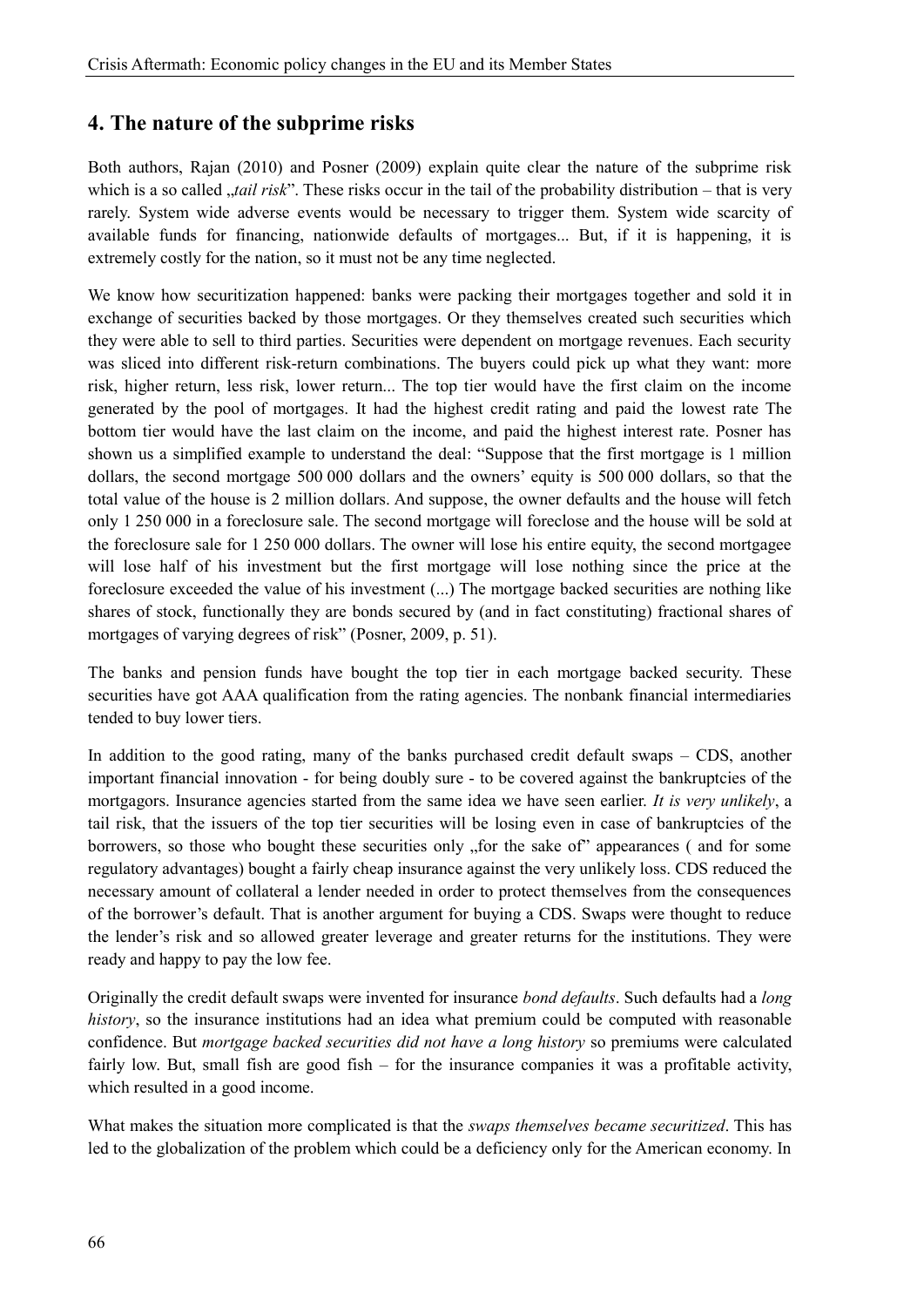that way institutions all over the world became insurers of American mortgage backed securities (Posner, 2009).

When it turned out that the whole system collapsed, America's greatest insurance company, AIG, had not enough reserves to serve its obligations. It needed massive state interventions - money of taxpayers - to save the big institution. Even banks were amongst the issuers of CDS-s. That way they also became the insurers often of other banks. This has led to a domino-effect.

### **5. Interests in banking business**

Undoubtedly, in financial decision making the role of the managers is very important. Therefore it is worth studying their incentives in fulfilling their jobs. Financial intermediaries have to attract more investors to their institutions. "...Investors will reward a manager handsomely only if the manager consistently generates excess returns, that is, returns exceeding those of the risk-appropriate benchmark. In the jargon, such excess returns are known as 'alpha'." "(A manager) has to give the appearances of superior performance. The most direct way is fudge returns..." "What then is a financial manager to do if she is an ordinary mortal – neither an extraordinary investor nor a great financial entrepreneur – and has no bright ideas on new securities or schemes to sell? The answer for many is to take on tail risk" (Rajan, 2010, p. 138). And that way managers look clever, what clever, a genius!

The quotation above explains why it is so common to take tail risk in the sector. The incentive of the managers leads directly to that conclusion. Though the top-management is often an owner in the firm itself, so the consequences for him/her are not having a one-way effect. He may even lose when something wrong happens. Therefore he should be even more careful with his decisions. How could they be so careless?

Because tail risk occurs so rarely, it can be hidden for a long time. It may happen that the manager *may not even be aware* that he/she *is taking it*! Anyhow, tail risk-taking was popular. "In other words: it is the very willingness of the modern financial market to offer powerful rewards for the rare producer of alpha that so generates strong incentives to deceive investors (....) What is particularly pernicious about tail risk is that when taken in large doses, it generates an incentive to take yet more of it A seemingly irrational frenzy may be a product of all-too-rational calculations by financial firms" (Rajan, 2010, p. 139).

Naturally, not all decisions are made by top management. Therefore the incentive system is important within the firm. First we have to mention that the top management has a push not only from the shareholders but from the employees as well. The traders' income is connected with the successful deals they make. Naturally, they are interested in as many a deal as they can do - the consequences are not their problem. There is the traders department, and there is the risk management group or center in the firm's internal structure. But the risk management department is not a profit center. Actually, there are conflicting interests within the institution, and the "financial firm will tend to give more weight to the views of successful traders than to those of the risk managers" (Posner, 2009, p. 80).

As we see, both experts – Rajan (2010) and Posner (2009) – think that the back office risk managers are lagging behind the traders division in importance within the firm. Rajan even states that in remuneration, too. Much less paid than traders. And that always has its contra-selective effect that concerns the quality of the employed persons, which lessens their convincing power towards the managers, too. Though, we must acknowledge that the quick evolution of the financial sector has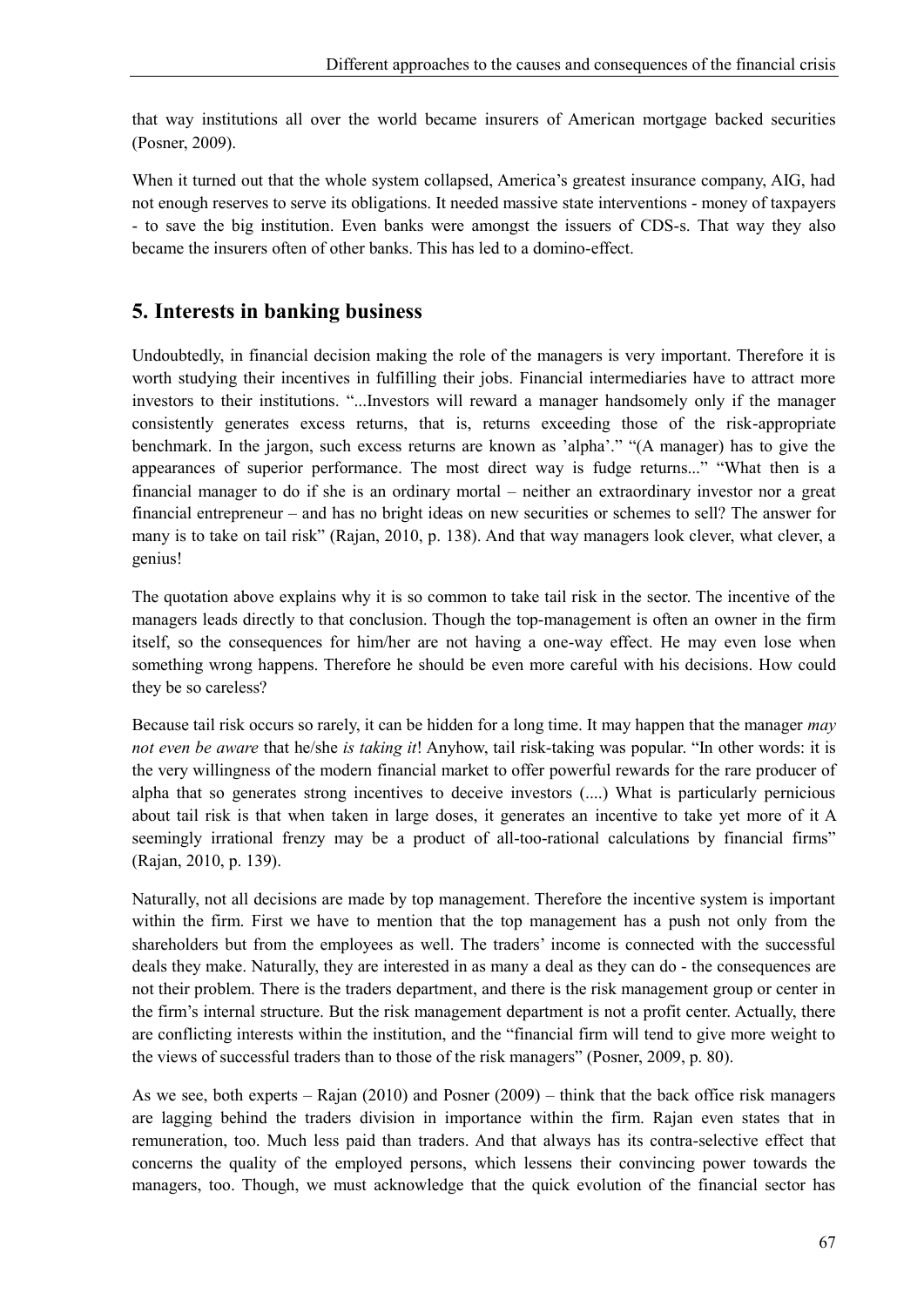drawn the best talented pupils from the high schools, MA, PHD students as labor force. After the deregulation of the financial sector starting in the 80s the salaries of bank employees started to climb up very quickly. The earnings of employees of banks were much higher than MA or PHD students in the field of, let's say, engineering. Contemporary financing needs much more mathematical knowledge than before. Sometimes even it is thought -not without any basis- that banking assistants are more clever that their chiefs, the top managers. No wonder, they earn well. But, first of all, as traders. One of the risk managers on a conference meeting in 2007 told Rajan that they didn't dare to stress their caveats to the managers because of their existential fears: "You must understand, those who were worried were fired long ago and are not in this room" (Rajan, 2010, p. 141). The responsibility therefore is on the top management, clearly.

One may think that the *owners* and their representative, *the board* should somehow better combine the two aspects: risk and profitability. Why did they not pay enough attention to the riskiness of the subprime business? The board itself is partly combined from independent persons so they could control even the managers. *If they really could*. Rajan (2010) quotes the fact that some of the collapsed Lehman- bank's board members – according to an ex-post investigation – were not even experts of the financial fields, had no financial education or practice. This happens often: the so-called extern members of the boards are not at all able to follow what is happening within the firm. Partly because they do not have the skill to do so, partly because the meetings are rare and very formal. (Let me make a comment based on my own experiences on the collapsed Hungarian bank in the 90s, where the investigation from the side of the State Audit Office I had to lead: The Postabank board, too, had its meetings sometimes only based on e-mail letters, there was no real discussion, they voted without really examining the concrete situation. The board members, sometimes even university professors had no banking practice and skill at all. They accepted the membership for the nice remuneration as an honorary job, without much intervention into the current business.)

And, let us see, that s*hareholders* are also eager to get as much profit from the firm as it is possible. It stems from the fact that financial intermediaries are limited societies, so the gains and losses are not of the same weight. In a limited company you bear risk according to your share in the company, but the limit of gains is the high blue sky! So this imbalance makes the owners accept risk if it looks very profitable...

At last we have to ask whether the banks' creditors did not bother because of the growing risk taking. Why didn't they ask a higher interest rate which would reflect the riskiness of the business and may be it could calm the profit-greed of the bank or financial institution? The answer is: because they were sure that *the state will rescue them*.

# **6. The role of the state**

"It is hard to argue that debt holders were ignorant of the risks especially when equity options markets seemed to be signaling possible trouble. The obvious explanation for the continued exposure to risk is that debt holders did not think they would need to bear losses because the government would step in" (Rajan, 2010, p. 148).

The state intervened in different forms into the business life. First of all there is the deposit insurance system. The deposit insurance system was functioning since the New Deal. This has made depositors have no fear from losing their money and therefore ask higher rates for their deposits. It is true, that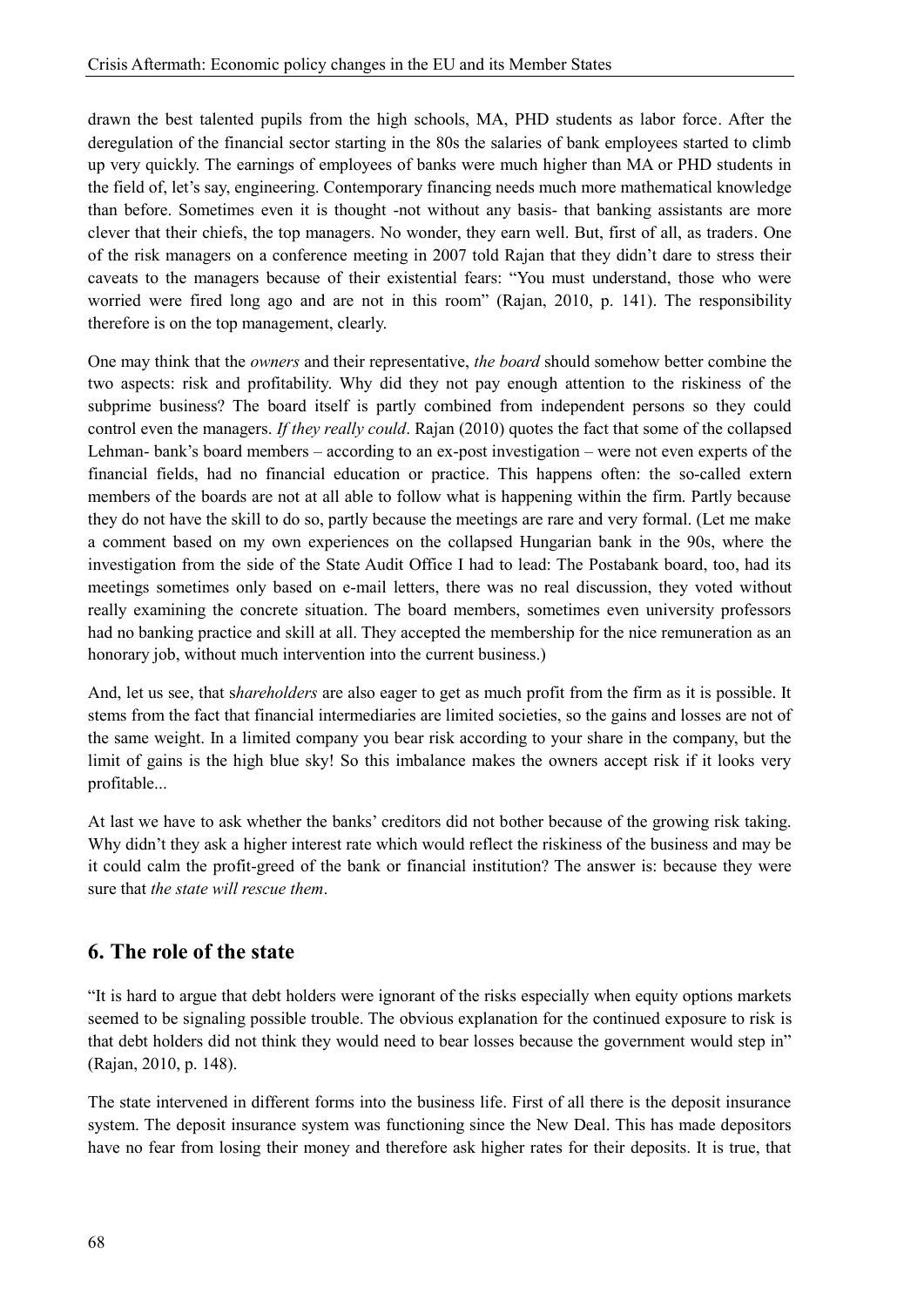banks did not think about bankruptcy but they were not warned of that by their lenders, demanding higher interest rates, either.

But the government had done much more in the business life to change conditions for the actors. After the Great Depression there was equalization in the incomes of the different layers of the society. In the last 20 years differences between incomes of the layers of the society have grown. Growth of wages was left behind the growth of profits, and the top-level incomes of the employees, too, have risen much more than the lower wage levels. The average living standard of the citizens did not rise, remained fairly low. The government being incapable of raising the wages which were formulated on the market, tried to raise the consumption of the citizens by offering them cheap credit. If they may consume, they don't notice that the real wages did not rise... "Let them eat credit!" (Rajan, 2010, p. 21.) Here the political motivation of the state has met the business motivation of the financial sector. Naturally, there is a problem, when the continuance of the credit-raising should somehow be broken. Then a recession may arrive. (And that is what happened in 2008.)

Offering cheap credit was helped by the monetary policy, by the low rates. The special state-sponsored enterprises like the Fannie Mae, Freddie Mac, by institutions like the Federal Housing Administration helped a lot, too... Housing credit was promoted also by the Community Reinvestment Act, and by different tax-measures, like by allowing deductibility of the interest rates from taxes, and others.

Let us have a few words on the so called GSE-s (government sponsored enterprises)! Actually Fannie Mae and Freddie Mac are *not state enterprises*. (Ginnie Mae still is.) They had been, but they were long ago privatized. (It is another question that after - and because of - the crisis they were put again under so called *conservatorship*, which is something like nationalization. But Americans don't like that expression.)

The US government put these institutions during the years after 2000 under pressure to guarantee that the mortgage backed securities would not lose their value. It is possible only if they are buying them on the market even if market players do not want to do the same. That was the cause why the American Enterprise Institute's man, Peter Wallison pointed out the following: "As of the end of 2008 the Federal Housing Administration held 4.5 million subprime and Alt-A loans. Ten million were on the books of Fannie Mae and Freddie Mac when they were taken over, and 2.7 million are currently held by banks that purchased them under the requirements of the Community Reinvestment Act (CRA). These government-mandated loans amount to almost two–thirds of all junk mortgages in the system and their delinquency rates are nine to fifteen times greater than equivalent rates on prime mortgages" (Rajan, 2010 p. 131). The market of the MBS-s (mortgage backed securities) was nearly as big as the market of the state securities. Naturally, the state had to intervene when this market was in trouble... Such a big portion of the securities market the state cannot leave to its fate to collapse. On the cost of the taxpayers these institutions were nationalized. They have got a huge amount of money to cover their capital losses. But, if you look at their homepages, it speaks about their activity and offers their services as *if nothing has happened*, although they have been taken under conservatorship to calm down the nervous men of the street...

The huge amounts of rescue-packages which saved the American economy from the repetition of the Great Depression naturally are integral part of the national debt, and as we have seen in the latest month, have led to the American state securities being ranked down by the rating institutions.

If we are looking for the causes of the crisis, we have to mention the activity of the FED. The support for the housing business was important not only because the citizens as consumers were more satisfied, but because the housing industry offers a lot of jobs and raises the GDP. One of the greatest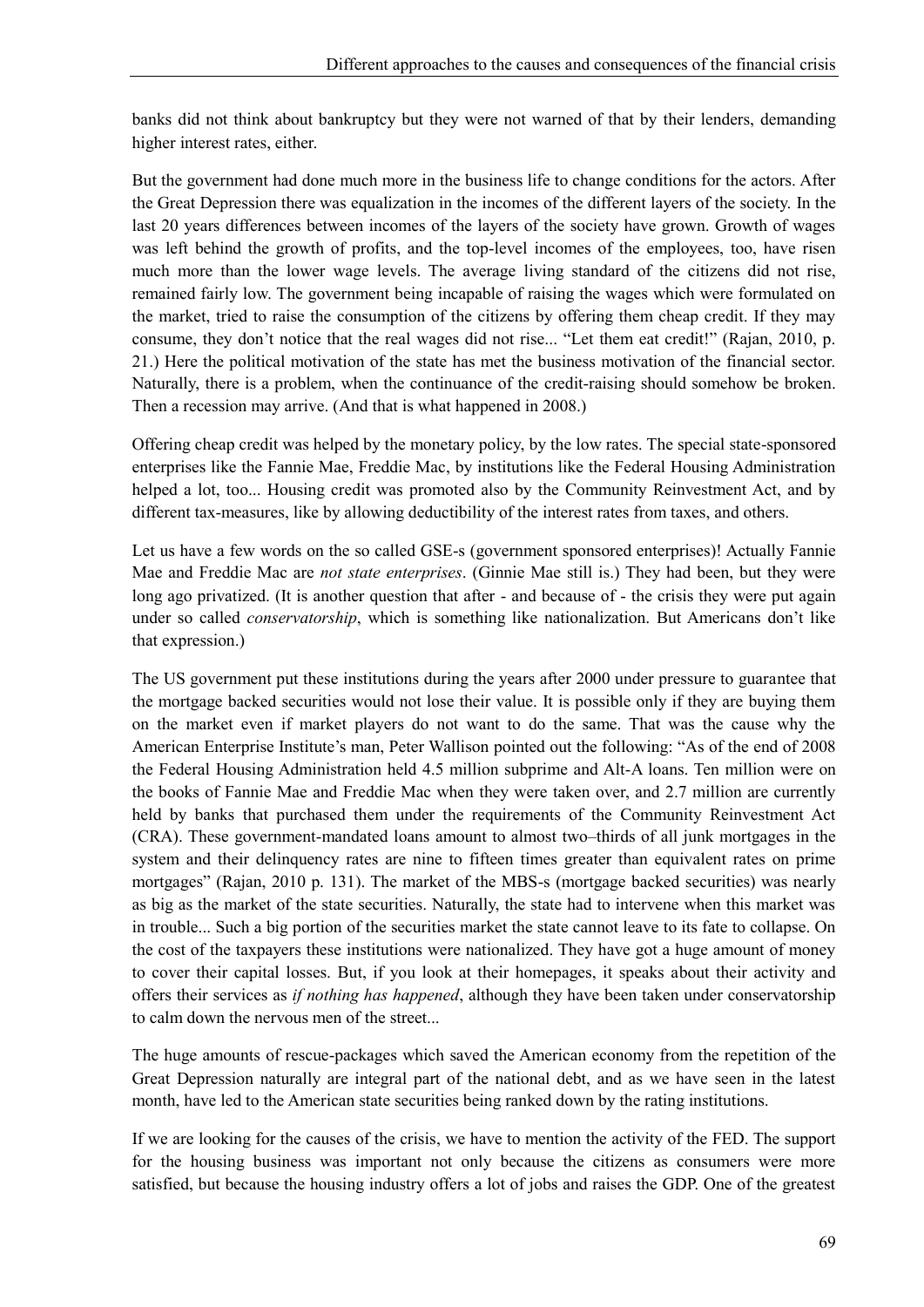problems of the last 20 years was that steady growth hadn't led to higher employment. Unemployment is the most sensible indicator of the economy, which makes politicians nervous. The FED was under pressure from the government to keep interest rates low to enhance growth and so employment. A surprising fact was that in the years after 2000 the technical progress and investments achieved the goal in economic growth *but didn't bring a growth in employment*. The new phenomenon, *growth without employment* didn't find a proper handling from the state. Therefore state pressure on the FED did not achieve its real result but it resulted in very cheap credit. The unwanted consequence of that was the housing bubble. American citizens were not fully innocent in this phenomenon. Rajan talks about: "...homeowners, who spend to excess while *treating homes they should never have owned as virtual ATMs*" (italics mine) (Rajan, 2010.p. 31), that is, people raised new credits on their houses because the mortgage value of it had gone up and they used the difference for further consumption. When prices of the houses started to go back those credits became uncovered and in case of default the financing institution could not get back the value of the credit by foreclosure. And this point of time time arrived when the FED started to raise interest rate (though too late and partly in vain). The flow of *money from abroad* created abundant liquidity even then. As confidence in the subprime securities teetered, the short term resources from abroad disappeared. That created a liquidity crisis (which turned out to be solvency crises) in the banking sector...

#### **7. Different conclusions**

Both Posner (2009) and Rajan (2010) say that it looks as the state intervention came at the wrong time and in the wrong direction.

Rajan *emphasizes* that the problem is not the functioning of the banking sector. It is natural that banks want to make money because the sole criterion of their usefulness is money. Having huge income shows that the society demands its services. According to his opinion maybe there are more profound *fault lines* in the society and economy that caused the crises. The fault lines are: the changed income distribution in the society, the unequal access to means of adjustments and the worldwide imbalances between states. It has changed in recent times how society relates to the rich. In earlier decades the shoeshine boy could be a millionaire but most of the rich were the local self-made entrepreneurs. They came from the same school as everybody else. Today they are the distant overpaid CEOs, the greedy bankers. "The rich are no longer *us*, they are them" (Rajan, 2010 p. 184). There is an unnecessary income inequality in the society which is for most of the population unacceptable. To reduce this, the best way is to improve access to better *human capital*. Why is Rajan stressing the importance of human capital? This economy today is more and more a knowledge – based economy. In a system such as the one in the USA, where learning is quite a big investment, few can afford it out of those coming from the lower layers of the society. And then the fate of poorer layers is sealed. They never will command the necessary skills and knowledge to apply for jobs where they could earn more. They will be unwanted members of the society, their sole function is *to consume*... (That was promoted by the cheap credit offered by the government intervention. But, being indebted, they are on a path they never can escape from.) Inequality feeds itself, if nothing is done by the state to improve access to better schooling of the poorer members of the society. Unequal access, and the resulting inequality destroy consensus amongst different layers of the society which is one of the important character-lines of the developed societies. Improving access should start early; in childhood. The "No child left behind" movement in America is one step in that direction but not enough. Interestingly, Rajan stresses that not only the quality of teaching is important but the whole family life, even the meals that a little kid gets, as well as the atmosphere within the family: so Rajang is supporting the idea that welfare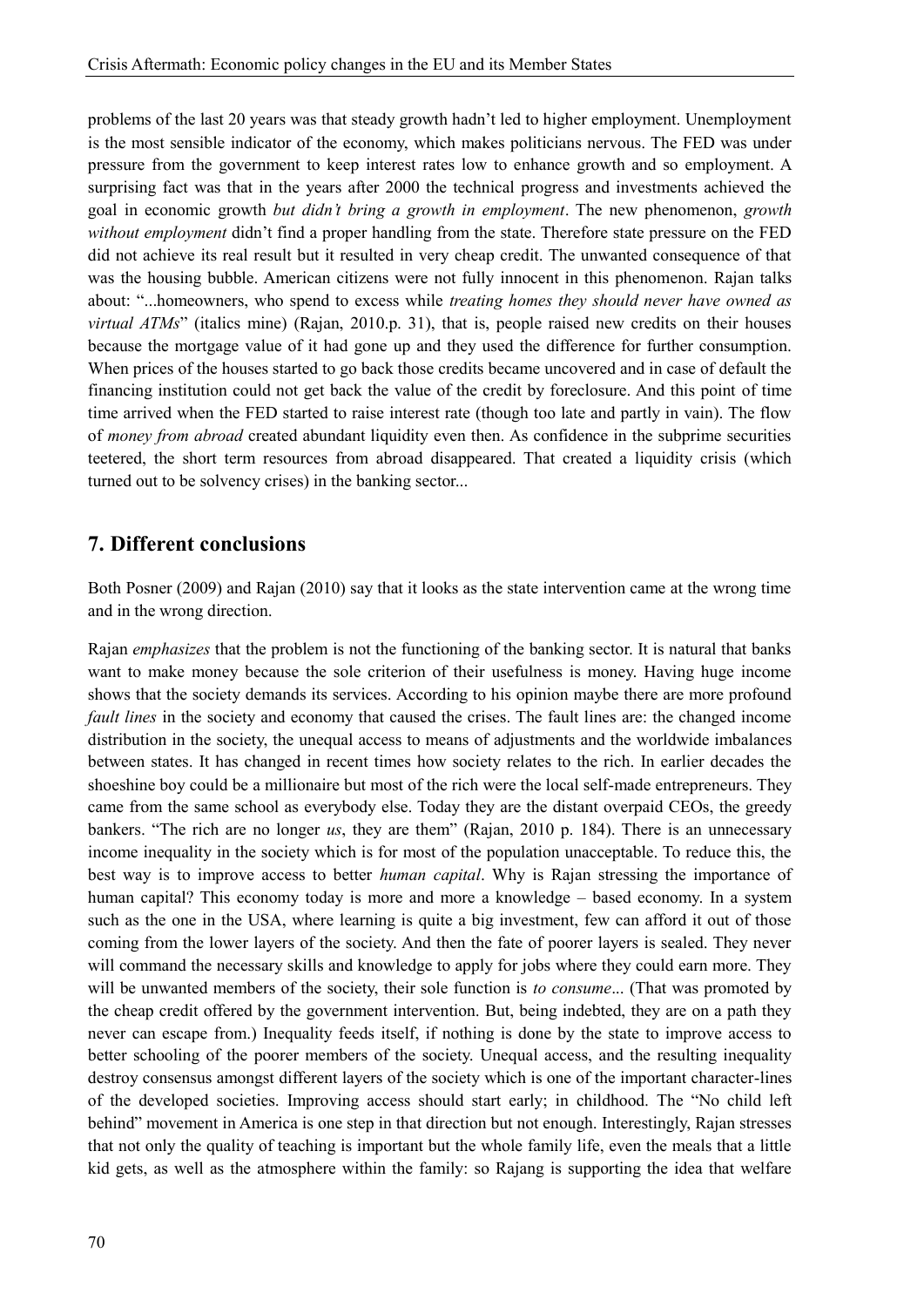payments should be conditioned on parents meeting some milestones in health and education (Rajan, 2010, p. 186). (We might recall the attacks in the Hungarian political life against the law which connected childcare payments to sending children to the school. And all this in the name of "liberal" and "social" ideas!) Rajan would give vouchers to the students to choose the best fitting school for themselves, that way guaranteeing the competition among schools for offering better services. It is the best solution if private efforts are combined by state help - but never offering subsidies without any personal efforts. It is also important to develop the health and pension system nationwide. It is a shame for a democratic country to let suffer a big part of the nation, all those who have no health insurance, says Rajan (2010). The same is stressed by Krugman (2010) who has analyzed the political system in the US and assigns as one of the most urgent task for politicians to build up a *nationwide health insurance system*. Rajan (2010) draws our attention to the fact that the "growth without employment" creates special problems in the States, because health care and pension are connected with employment. If the employees lose their job, they lose their health care and pension as well. (By this suggestion the American economist invents the *social market economy*, invented in the old continent a hundred years ago... Better late than never.) Naturally, Rajan (2010) thinks that *changes in the field of regulation* are necessary, too, concerning the financial intermediary system. But his idea is that the most important thing is that the state should intervene less into the economic life. Let the market economy really be what it is, a playing field, where success and failure are also possible. He thinks that banks should not have even deposit insurance - maybe only the small ones. The other big banks must be much more cautious taking risk than they were before, and their clients should evaluate their reliability. He suggests that too big institutions should be cut in parts. It is a problem if an institution is too big to fail. He throws the attention to the fact that sometimes a smaller firm can be dangerous, too, if it is systematically too important. So it is better to exclude the possibility of being *too systemic to fail*.

It is also important to correct worldwide imbalances. Export-led strategies of developing countries (and of some European economies, too) need over-consumption in other countries "The global trade surpluses produced by the exporters search out countries with weak policies that are disposed to spend but also have the ability to borrow to finance the spending- at least for a while" (Rajan, 2010 p. 67). They found it in the USA, and it has led to overconsumption in that country. The housing bubble is a sign of this, too.

Posner condemns the lack of regulation in the last two decades. He says that the cause of the crisis was not that there was too much of the state, but that there was too little of it - in the field of regulation. According to him the professional blindness is excusable because the rival theories of depression were so different, even contradictory. Even the failure of officials to heed the warning signs is understandable – "Cassandras rarely receive a fair hearing and for reasons that only in hindsight can be seen to be mistaken" – as he says (Posner, 2009, p.328). What is inexcusable is the failure of the FED and the government to have pre-prepared contingency plans for the possibility for a depression. When the crisis hit in they were fully unprepared and responded with improvisations: flooding the economy with money, massive deficit spending bail-out actions, and regulatory changes. All this having been thought out in advance. It creates more problems for the future. He says: "the expensive treatment cures a deadly illness but leaves the patient debilitated"(Posner, 2009. p.330) We may even say, looking at the European problems following the American-originated crisis, that the illness really infected the whole world...